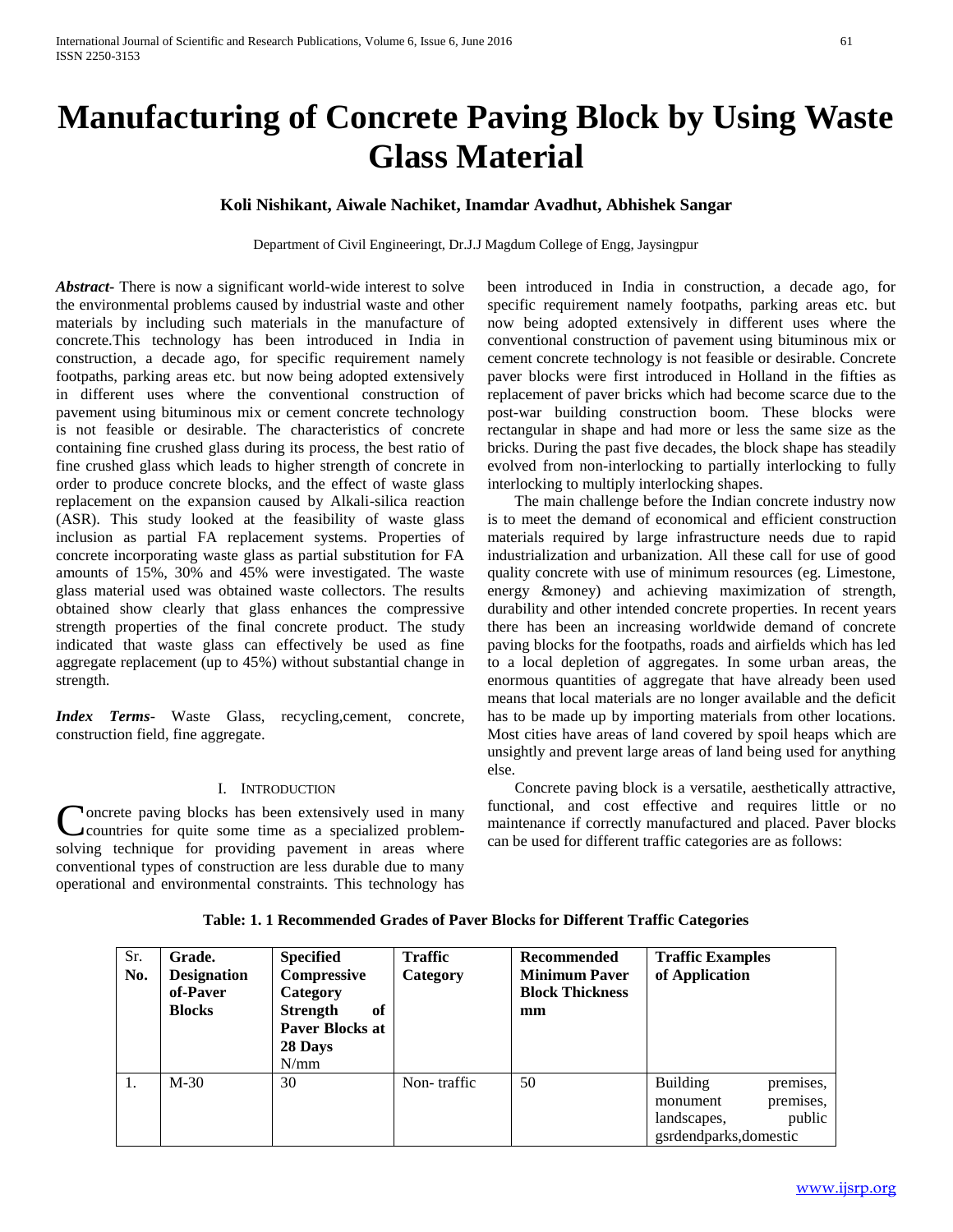|                  |     |    |                          |     | drives, paths and patios<br>,embankment slopes, sand<br>stabilization area, etc.                                                                                                              |
|------------------|-----|----|--------------------------|-----|-----------------------------------------------------------------------------------------------------------------------------------------------------------------------------------------------|
| 2.               | M35 | 35 | Light-traffic            | 60  | Pedestrian<br>plazas,<br>shopping<br>complexes<br>parks,<br>ramps,<br>car<br>driveways,<br>farmhouses,<br>beach sites, tourist resorts<br>local authority footways,<br>residential roads, etc |
| 3.               | M40 | 40 | Medium-traffic           | 80  | City streets, small<br>and<br>medium market roads, low<br>volume roads, utility cuts<br>on arterial roads, etc                                                                                |
| $\overline{4}$ . | M50 | 50 | Heavy traffic            | 100 | Bus terminals, industrial<br>complexes, mandi houses,<br>roads on expansive soils,<br>factory<br>floor,<br>service<br>stations.<br>industrial<br>pavements, etc                               |
| 5.               | M55 | 55 | Very<br>Heavy<br>traffic | 120 | Container terminals, ports,<br>docks yards, mine access<br>roads, bulk cargo handling<br>areas, airport pavements,<br>etc.                                                                    |

# II. SHAPES AND CLASSIFICATIONS

 There are four generic shapes of paver blocks corresponding to the four types of blocks as below and figure 1.1 shows the different shapes of paving blocks:

- a. **Type A:** Paver blocks with plain vertical faces, which do not key into each other when paved in any pattern,
- b. **Type B:** Paver blocks with alternating plain and curved/corrugated vertical faces, which key into each other along the curve/corrugated faces, when paved in any pattern,
- c. **Type C:** Paver blocks having all faces curved or corrugated, which key into each other along all the vertical faces when paved in any pattern and
- d. **Type D:** 'L' and 'X' shaped paver blocks which have all faces curved or corrugated and which key into each other along all the vertical faces when paved in any pattern.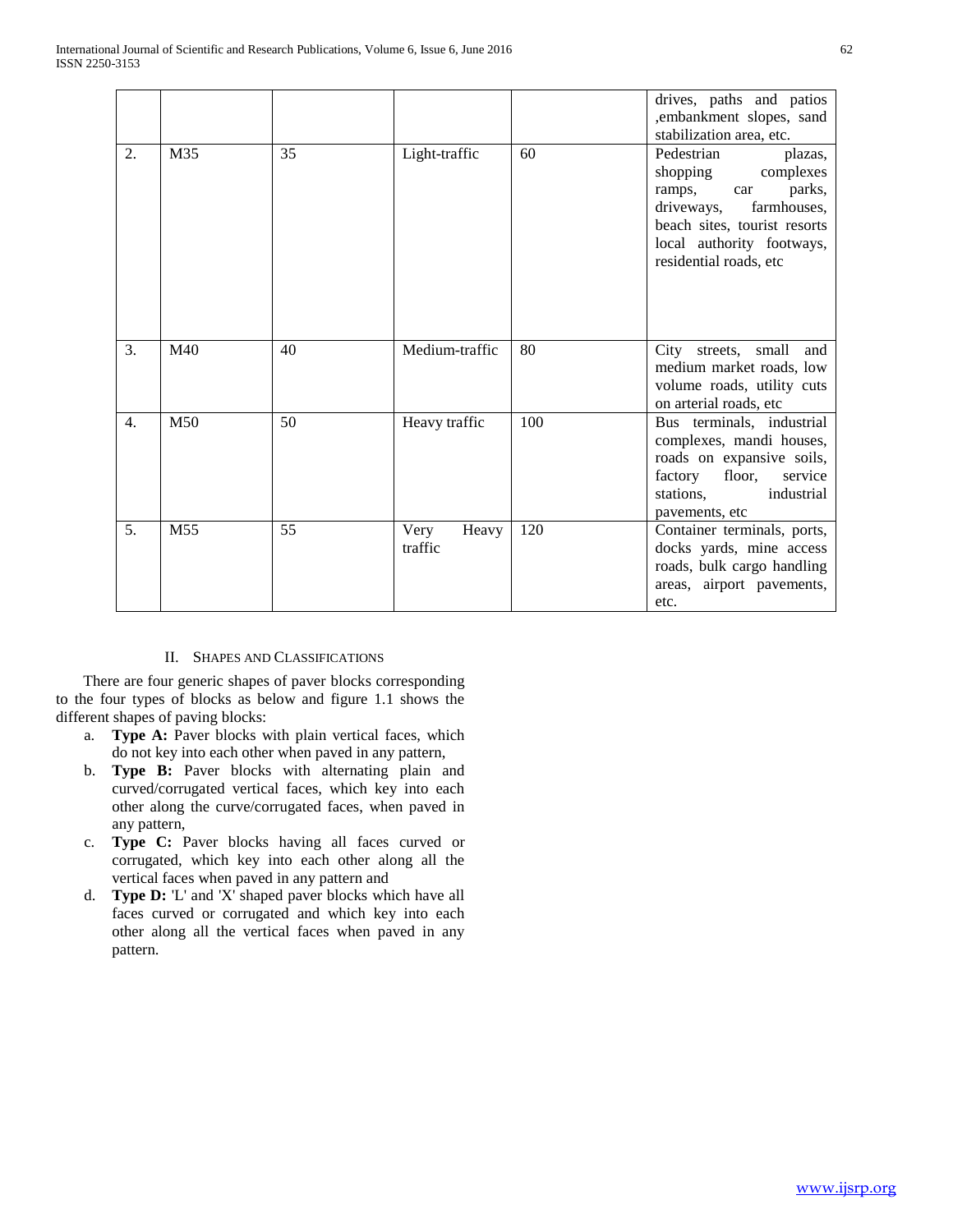

**Figure: 1.1 Different Shapes Paving blocks**

 Concrete blocks are mass manufactured to standard sizes. This makes them interchangeable. Typical concrete paving blocks have one smooth face and one rough, although some paving blocks so come with reversible surfaces (can be used both sides). The performance characteristics of concrete paving blocks make it suitable for the heaviest duty applications, able to support substantial loads and resist shearing and braking forces. The concrete paving bricks are a porous form of brick formed by mixing small [stone](https://en.wikipedia.org/wiki/Stone) hardcore, dyes, cement and sand and other materials in various amounts:-

Various advantages of paving block

- Capability of being moulded in different sizes, shapes, and colours
- Good stability and durability, if properly manufactured and installed.
- Easy to produce ,Easy laying
- Good indoor climate (balanced humidity; cool)
- Various attractive patterns can be formed
- Equipment to produce tiles can be easily made by local workshop

 Many block paving manufacturing methods are now allowing the use of recycled materials in the construction of the paving bricks such as crushed [glass](https://en.wikipedia.org/wiki/Glass) and crushed old building [rubble.](https://en.wikipedia.org/wiki/Rubble) Several researchers have studied the use of waste

materials in concrete such as coal, fly ash, plastic waste, Industrial waste fiber, rubber pads, marbles etc., for making the concrete products. The advantages of using such type of concrete products are these products having low cost as well as they conserve natural resources.

#### **1.2 Waste Materials**

 **Definition of waste**: "Wastes materials are substance or objects, which are disposed of or are intended to be disposed of or are required to be disposed of by the provisions of national law"

 Solid waste is the unwanted or useless solid materials generated from combined residential, industrial and commercial activities in a given area. It may be categorized according to its origin (domestic, industrial, commercial, construction or institutional); according to its contents (organic material, glass, metal, plastic paper etc. or according to hazard potential (toxic, non-toxin, flammable, radioactive, infectious etc.

 Waste is any substance which is discarded after primary use, or it is worthless, defective and of no use. If the large amount of waste materials generated were used instead of natural materials in the construction industry there would be three benefits:

- Conserving natural resources.
- Disposing of waste materials (which are often unsightly).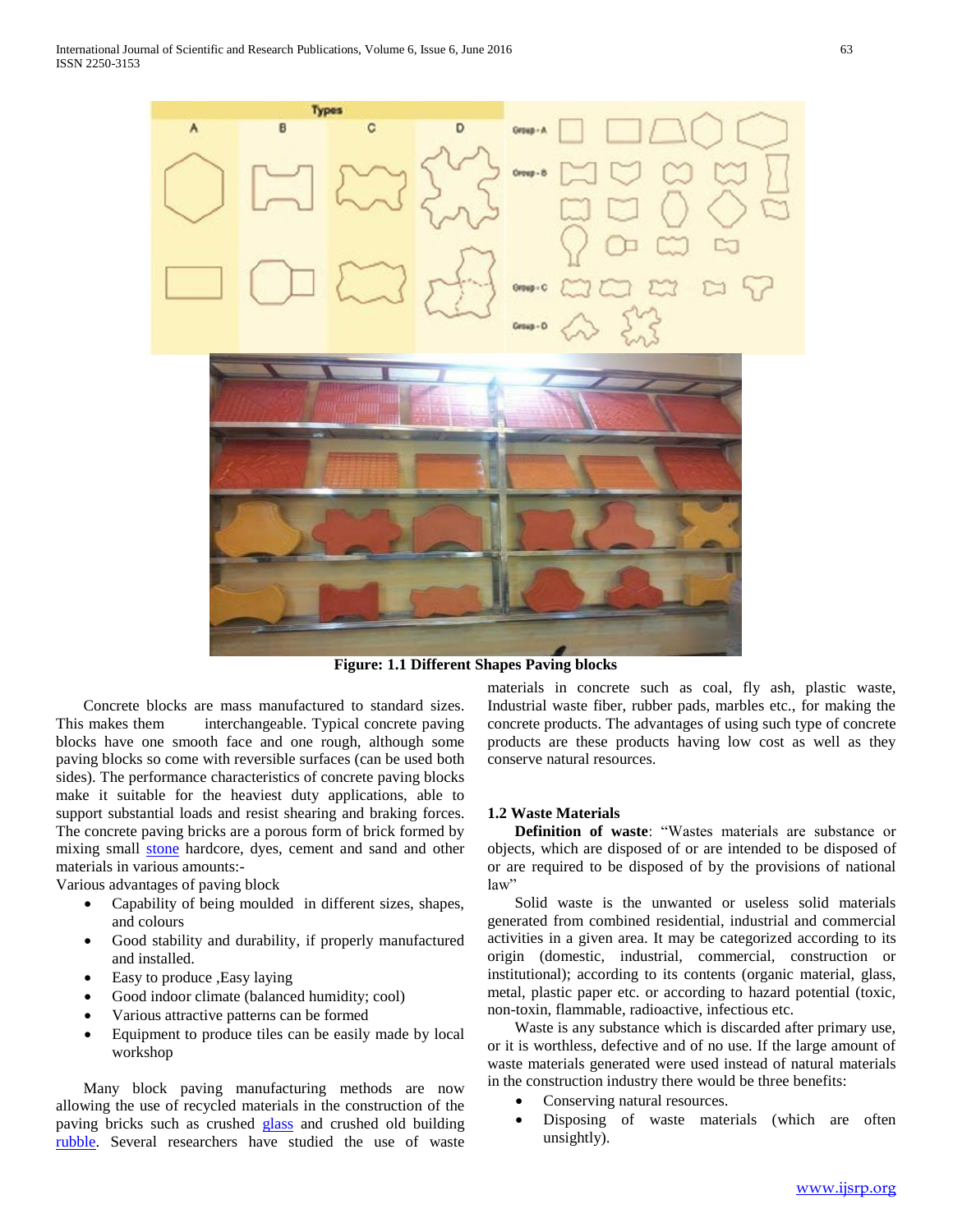Freeing up valuable land for other uses.

## **1.2.1 Solid type waste**

 Solid Waste from our homes and Industries is generally collected by our local authorities through regular waste collection, or by special collections for recycling. Within hot climates such as that of the Caribbean the waste should be collected at least twice a week to control fly breeding, and the harboring of other pests in the community. Other factors to consider when deciding on frequency of collection are the odors caused by decomposition and the accumulated quantities. The following are the various waste materials used as ingredient in concrete are;-

- *Fly ash-*
- The beneficial use of fly ash in concrete is the preferable option for safe and economical utilization of millions tons of fly ash. There is a critical need to find new methods for using fly ash for its highest and best use. The major obstacle in use of bottom ash in a concrete is that the chemical properties of coal bottom ash are different from place to place and are depends upon the origin of the raw material.
- *Steel Aggregates and Rubber Pad-*
- Rubber products are everywhere to be found, though few people recognize rubber in all of its applications. Rubber is used in radio and T.V sets and in telephones. Electric wires are made safe by rubber insulation. Rubber forms a part of many mechanical devices in the kitchen. It helps to exclude draughts and to insulate against noise. Sofas and chairs may be upholstered with foam rubber cushions, and beds may have natural rubber pillows and mattresses.
- *Waste marble:-*
- Marble processing industry generates around 7 million tons of wastes mainly in the form of powder during sawing and polishing processes. These are dumped in the open which pollute and damage the environment
- *Plastic Waste;-*
- The distribution of plastic debris is highly variable as a result of certain factors such as wind and ocean currents, coastline geography, urban areas, and trade routes. Human population in certain areas also plays a large role in this. Plastics are more likely to be found in enclosed regions such as the Caribbean. Plastic pollution, more so in the forms of macro- and megaplastics, potentially serves as a means of distribution of organisms to remote coasts that are not their native environments.
- *E- waste:-*
- E waste describes loosely discarded, surplus, obsolete, broken, electrical or electronic devices. Rapid technology change, low initial cost have resulted in a fast growing surplus of electronic waste around the globe. Generation of e-waste is a very serious issue in world. In year 2014 produce near about 650000MT of ewaste in India that includes all waste electronics and electrical equipment( TVs, computers, sound systems, refrigerators etc.) .This waste not dispose properly

finally they affect environment and human health and also create storage proble

- *Paper:-*
- Plantation timber, not native forests, is the source of most paper-making pulp. Stronger, better quality paper is made from hardwoods. Softwoods produce shorter fibres suitable for paper such as newsprint. Good quality paper is in demand with recyclers to produce a variety of recycled paper products such as printing and writing paper, office supplies such as envelopes, toilet paper and tissues. Lower grade paper is usually used to make products such as cardboard and insulation. Demand for old newspapers can fluctuate. The short fibres in newsprint make it unsuitable for recycling uses other than packaging material, insulation material or being recycled back into newsprint.
- *Glass waste:-*
- Glass makes up a large component of household and industrial waste due to its weight and density. The glass component in [municipal waste](https://en.wikipedia.org/wiki/Municipal_waste) is usually made up of [bottles,](https://en.wikipedia.org/wiki/Bottle) broken [glassware,](https://en.wikipedia.org/wiki/Glassware) [light bulbs](https://en.wikipedia.org/wiki/Light_bulb) and other items. Adding to this waste is the fact that many manual methods of creating glass objects have a defect rate of around forty percent. Glass recycling uses less energy than manufacturing glass from sand, lime and soda.
- Glass makes up a large component of household and [industrial waste](https://en.wikipedia.org/wiki/Industrial_waste) due to its weight and density. The glass component in [municipal waste](https://en.wikipedia.org/wiki/Municipal_waste) is usually made up of bottles, broken [glassware,](https://en.wikipedia.org/wiki/Glassware) [light bulbs](https://en.wikipedia.org/wiki/Light_bulb) and other items. In many cases it is not only easy to recycle, glass it can be recycled indefinitely with no loss in quality or purity. Making new glass from old glass saves energy because recycled glass is processed at a lower temperature than glass made from raw materials.
- In glass products all glass materials are not recyclable some glass products such as light bulbs, window panes, glassware and mirrors Ovenware (including Pyrex glass) Opaque white rum, black wine, and green beer bottles with ceramic tops , Pottery , Vases ,Crystal ,Dishes ,Drinking glasses etc. such type of glass waste Disposed in a landfill involves burying the waste and this remains a common practice in most countries. Landfills were often established in abandoned or unused [quarries,](https://en.wikipedia.org/wiki/Quarry) [mining](https://en.wikipedia.org/wiki/Mining) voids or [borrow pits.](https://en.wikipedia.org/wiki/Borrow_pit) A properly designed and well-managed landfill can be a hygienic and relatively inexpensive method of disposing of waste materials. Older, poorly designed or poorly managed landfills and [open dumps](https://en.wikipedia.org/wiki/Open_dump) can create a number of adverse environmental impacts such as wind-blown [litter,](https://en.wikipedia.org/wiki/Litter) attraction of [vermin,](https://en.wikipedia.org/wiki/Vermin) and generation of liquid leachate.
- For avoiding this use of the recycled glass as aggregate in [concrete](https://en.wikipedia.org/wiki/Concrete) has become popular in modern times, with large scale research being carried out at Columbia University in New York as well as The use of waste glass as a substitute for fine aggregates in mortar mix is one option that can alleviate waste glass disposal problem and has been studied widely in recent years. Due to the limited landfill space available and stringent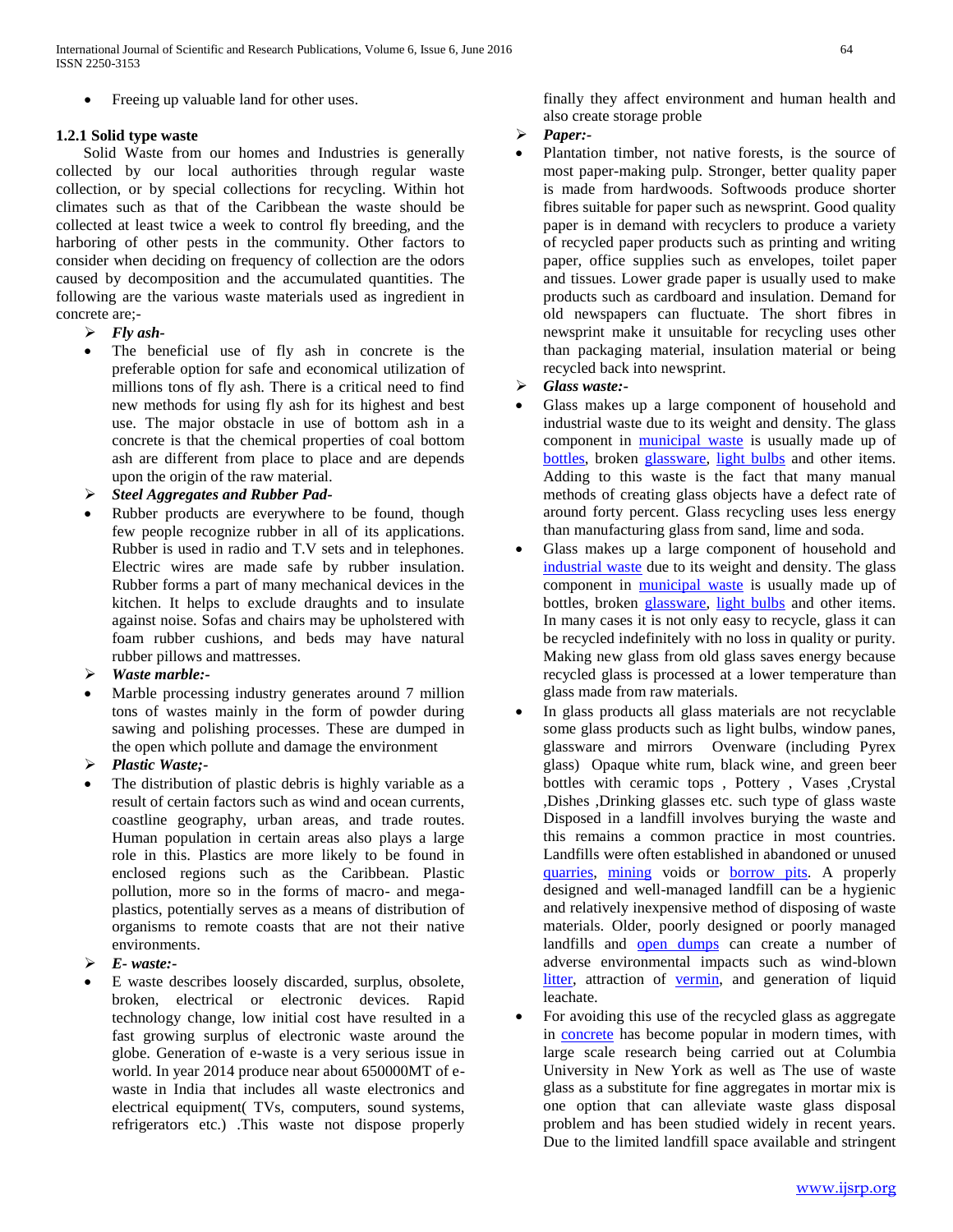environmental regulations, many waste glasses are attempting to develop efficient, economic and environmental sound alternatives for utilizing this waste glass. Therefore, the civil engineers have been challenged to convert this waste glass, in general, to useful building and construction materials. This greatly enhances the aesthetic appeal of the concrete. Recent research findings have shown that concrete made with recycled glass aggregates have shown better long term strength and better thermal insulation due to its better thermal properties of the glass aggregates.

Waste Glass in concrete offer several advantages:

 1. It is one of the most durable materials known because it has basically zero water absorption.

 2. The excellent hardness of glass may give the concrete improved abrasion resistance that can be reached only with few natural stone aggregates.

 3. Glass aggregates may enhance the flow properties of fresh concrete so that very high strengths can be obtained even without the use of admixture (plasticizer's, superplasticisers etc.

 4. The aesthetic potential of colour-sorted, post-consumer glass has barely been explored at all and offers numerous novel applications for architectural purposes.

 5. Very finely ground glass has pozzolanic properties and therefore, can serve both as partial cement replacement and filler.

 In this project we are using non-recyclable type waste i.e. Glass products (window panes) for replacing some percentage of fine aggregate in concrete paving blocks.

#### III. EXPERIMENTAL WORK

#### 3.1 MATERIAL and TESTING

3.1.1 Cement-

 $\bullet$ 

 $\bullet$ 

- In this work, Ordinary Portland cement (OPC) of Altratech (53 grade) brand obtained from a single batches was used. The physical properties of OPC as determined are given in following Table. The cement satisfies the requirement of IS: 8112-1989. The specific gravity was 3.15 and fineness was 2800 cm2/g.
	- Following figure 3.1shows 53 grade of Cement :-



**Figure 3.1 53 grade OPC Cement**

 This table shows typical composition of ordinary Portland cement and table no.is 3.1 is given below

## **Table 3.1 Typical composition of ordinary Portland cement.**

| Name of compound                 | Oxide<br>compassion          | Abbreviation     | Weight |
|----------------------------------|------------------------------|------------------|--------|
| Tricalcium Silicate              | 3CaOSiO2                     | C <sub>3</sub> S | 55%    |
| Dicalcium Silicate               | 2CaO, SiO <sub>2</sub>       | C <sub>2</sub> S | 18%    |
| Tricalcium aluminate             | 3<br>CaO.<br>A1203           | C <sub>3</sub> A | 10%    |
| Tetra-calcium<br>alumino ferrite | 4<br>CaO.<br>A<br>1203 F 203 | C4AF             | 8%     |
| Calcium<br>sulphatedehydrate     | CaO.Na                       | CSH <sub>2</sub> | 6%     |

- The cement grade 53 is known for its rich quality and is highly durable. Hence it is used for constructing bigger structures like building foundations, bridges, tall buildings, and structures designed to withstand heavy pressure. With a good distribution network this cement is available most abundantly. The chemical and physical properties of this material were shown in following Table.
- This table properties of ordinary Portland cement and table no. is 3.2 shows given below-

#### **Table 3.2 Properties of Cement**

| Sr no. | Chemical                   | Range     | Common     |
|--------|----------------------------|-----------|------------|
|        | Ingredients                | $\%$      | Proportion |
|        |                            |           |            |
|        | Lime                       | 60-70     | 63         |
| 2      | Silica                     | $17 - 25$ | 22         |
| 3      | Alumina                    | $3 - 8$   | 6          |
| 4      | Iron Oxide                 | $0.5 - 6$ | 3          |
| 5      | Magnesium Oxide            | $0.4 - 4$ | 2.5        |
| 6      | Sulphur Trioxide           | $1 - 3$   | 1.75       |
| 7      | Alkalies such<br><b>as</b> | $0.2 - 1$ | 0.25       |
|        | soda & potash              |           |            |
| 8      | Loss on ignition           | $1-2$     | 15         |

- *Physical properties of Portland cement:-*
- The cement used should satisfy the IS specification before to be used as construction material. The important physical properties of cement and there is specification are as follows.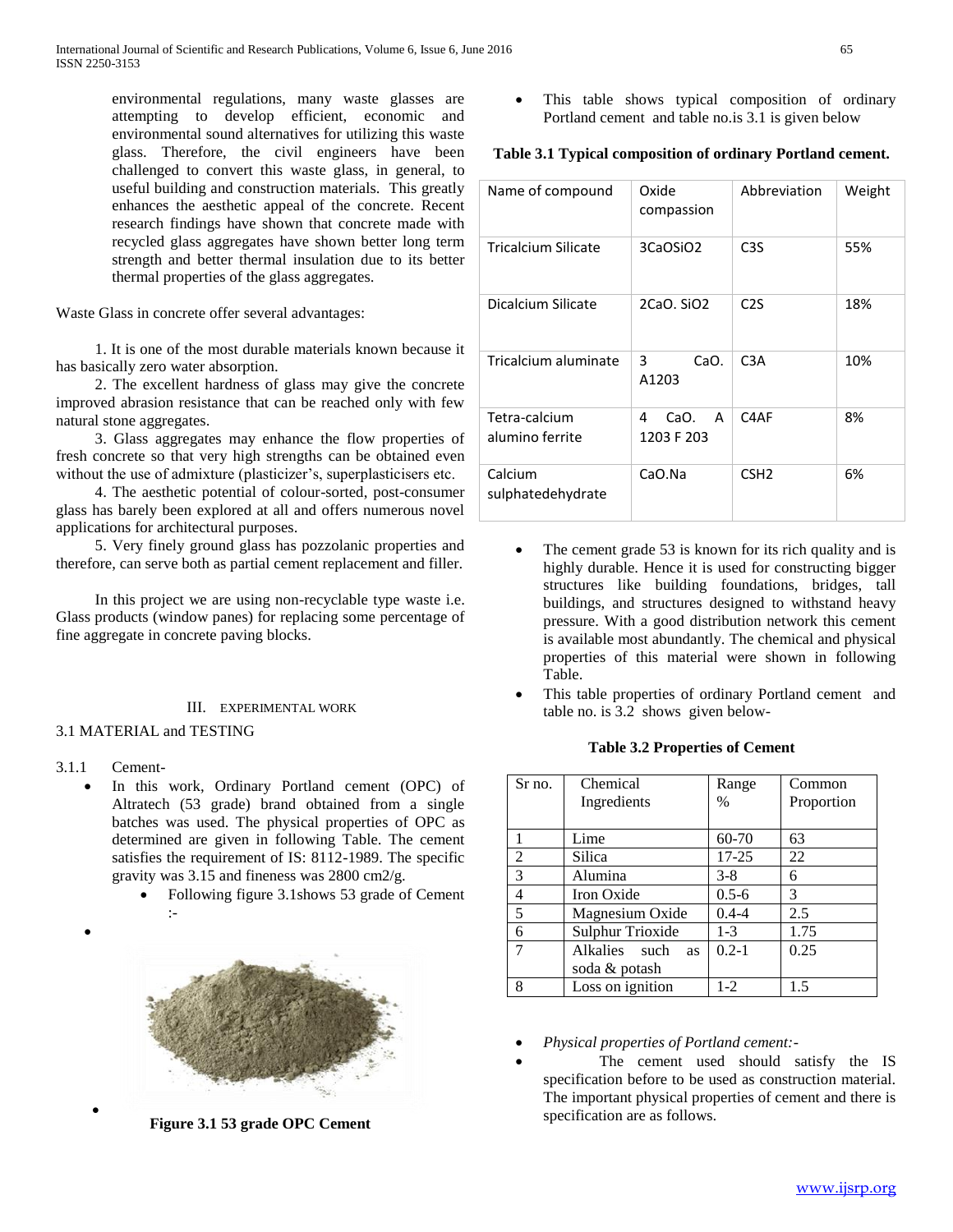- Fineness -The residue of cement should not exceed 10% when sieved 90-micron I.S. sieve.
- Setting time-The time at which the cement paste looses its plasticity is termed as initial setting time. The initial setting time should not be less than 30 minutes.
- Soundness -The expansion carried out in the manner described in IS 269-1976 should not be more than 10 mm in the Leghatelievs test and 0.8% in Autoclave test.
- Compressive -For ordinary Portland cement the compound Strength -strength at 3 and 7 days curing should not be less than 16 N/mm2 and 22N/mm2 respectively. The graded standard sand used for preparing the cubes should conform to I.S. 650-1966.
- Heat of hydration- For law heat Portland cement should not be more than 66 and 75 cal/g for 7 and 28 days respectively. For OPC it varies from 37 cal/g at  $50^{\circ}$  C – 80cal/g at  $40^{\circ}$ C.

## 3.1.2 Aggregate **–**

 Aggregate are the important constituents in concrete. They give body to the concrete, reduce shrinkage and affect economy. Aggregate occupy is to assist in producing workability and uniformity in mixture. The fine aggregate is also assists the cement paste to hold the coarse aggregate in suspension. This concrete 70-80%of the volume of concrete. To increase the density of resulting mix the aggregates are frequently used in two or more sizes. The most important function of the fine aggregate action promotes plasticity and segregation. The aggregate provides about 75% of body of. The size of aggregate bigger than 4.75 mm is considered as course aggregate and less as fine aggregate or sand. The nominal sizes of course aggregate are 10 mm, 20 mm and 25 mm etc. where have used. In our project we are using fine aggregate as well as coarse aggregate are as follows:-

### 3.1.2.1 Fine aggregate (Sand)-

 In this project we are using (Natural Sand) Fine aggregate resulting from the natural disintegration of rock and which has been deposited by streams or glacial agencies. The river sand was used as natural river sand. It is distinguished from gravel only by the size of grain or particle, but is distinct from clays which contain organic minerals. Sands that have been sorted out and separated from the organic material by the action of currents of water or by winds across arid lands are generally quite uniform in size of grains. Usually commercial sand is obtained from river beds or from sand dunes originally formed by the action of winds. Much of the earth's surface is sandy, and the sand is usually quartz and other siliceous materials. Sand is used to make mortar and concrete and for making moulds in foundries.Size of sand used which passing from 4.75mm.

The specific gravity of sand used was 2.605. Specific gravity of sand is found out by the Pycnometer test.

Following figure no 3.2 shows River sand :-



**Figure 3.2 River Sand**

#### *Characteristics of aggregates –*

- In general an aggregate to be used in concrete must be clean, hard, strong, properly shaped and well graded. The aggregate must process chemical, resistance to abrasion, and to freezing and thawing. They should not contain feletarious material, which may cause physical or chemical changes such as cracking, stability swelling, softening or leaching.
- *Strength of aggregate –*
- IS 383-1970 prescribes a 45% limit for the crushing value determined as per IS 2386 (Part IV)  $-$  1963 for the aggregate used for concrete other than for wearing surface such as runways, roads and pavements.
- *Porosity, Absorption And Moisture Content Of Aggregate –*
- The porosity, permeability and absorption of aggregate influence the resistance of a concrete freezing the thawing, its chemical stability, resistance to abrasion and the bond between the aggregate and the cement paste

### 3.1.2.2 Coarse Aggregates-

 Coarse aggregate are the crushed stone used for making concrete. The commercial stone isquarried, crushed and graded. Much of the crushed stone used is granite, limestone and trap rock. Crushed angular granite metal of 10 mm size from a local source was used as coarse aggregate. The specific gravity of2.6 and fineness modulus 6.05 was used. Size of aggregates used Aggregates passing through 12.5 mm size sieve and retained on 10 mm size sieve are used. Specific Gravity of aggregates used were 2.884.

Following figure no 3.3 shows 10 mm coarse aggregate :-



**Figure 3.3 10 mm Coarse Aggregate**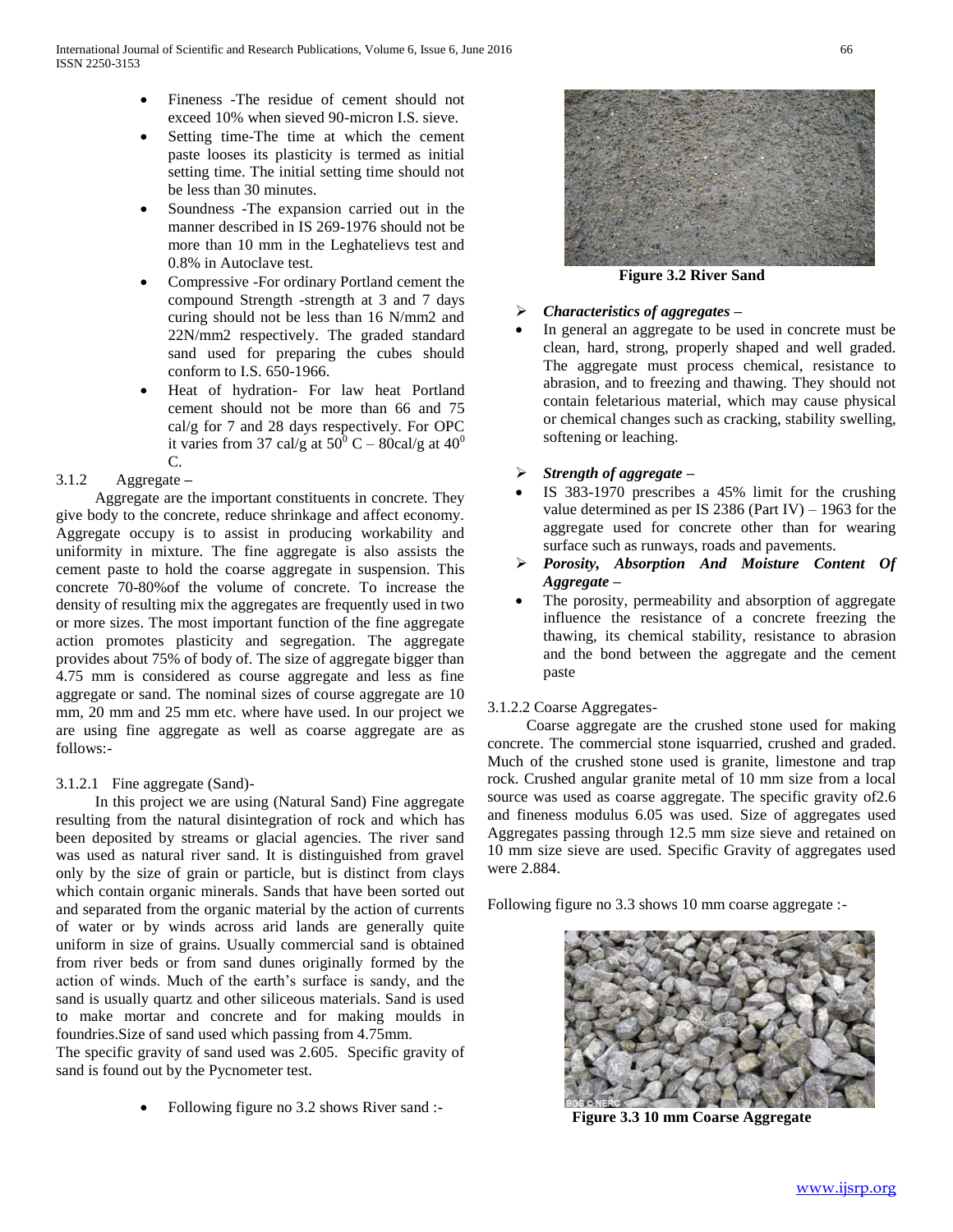International Journal of Scientific and Research Publications, Volume 6, Issue 6, June 2016 67 ISSN 2250-3153

#### 3.1.3 Admixture-

Superplasticisers recommended by IS-9103

#### 3.1.4 WATER

 The water used for mixing and curing of concrete should be free from harmful materials and objectionable strain on surface. A part of mixing water is utilized in the hydration of cement and the remaining water serves as lubricant between the fine and course aggregates and make concrete workable. Generally minimum 0.3 to 0. 8 w/c ratios are required for hydration. But for good workable concrete additional water is required to lubricant the mix. The extra water results in formation of bleeding effects of effective water in concrete are as below.

- Less effective bond formation
- Leakage through formwork
- Honey comb formation

## 3.1.5 Glass-

 For this project the non-recyclable glass is used. Basically waste glass material that cannot be reused due to the high cost of manufacturing. Therefore the manufacture will disposed in the waste landfill. Due to environmental problem, researcher tries to use the waste glass in to concrete, to create a new material to use in construction field. Researcher found that, the main material composition of glass is silica that also contain in cement production and other compound that also similarly contain in cement production.

 It is crushed by using los angles abrasion testing machine up to 4.75 mm passing and 90 micron retaining glass taking for project work.

> The following table no 3.3 shows Chemical composition of clear glass is as follows:

| Composition       | $\frac{1}{2}$<br><b>Clear Glass</b> |
|-------------------|-------------------------------------|
|                   |                                     |
| Sio <sub>2</sub>  | 72.42                               |
| Al2O3             | 1.44                                |
| Tio <sub>2</sub>  | 0.35                                |
| Cr2O3             | 0.002                               |
| Fe2O3             | 0.07                                |
| CaO               | 11.50                               |
| MgO               | 0.32                                |
| Na <sub>2</sub> O | 13.64                               |
| K2O               | 0.35                                |
| SO <sub>3</sub>   | 0.21                                |

#### **Table 3.3 Chemical Composition of Glass**

 Following figure no 3.4 and 3.5 shows crushed waste Glass material:-



**Figure 3.4 Crushed Glass**



**Figure 3.5 Crushed Glass**

## *3.1.5.1 Test carried on crushed Glass*

A.Specific Gravity

Apparatus

- 1.A balance of capacity not less than 3kg ,readable and accurate to 0.5 gm and of such a type as to permit the weighing of the vessel containing the aggregate and water .
- 2. A well ventilated oven to maintain a temperature of 100ºC to 110ºC
- 3 .Pycnometer of about 1 Littre capacity having a metal conical screw top with a 6mm hole at its apex. The screw top shall be water tight.
- 4. A means supplying a current warm air.
- 5. A tray of area not less than 32cm².
- 6. An air tight container large enough to take the sample.
- 7. Filter papers and funnel.

# **Procedure**

- (I) Take about 500g of sample and place it in the pycnometer.
- (II) Pour distilled water into it until it is full.
- (III) Eliminate the entrapped air by rotating the pycnometer on its side, the hole in the apex of the cone being covered with a finger.
- (IV) Wipe out the outer surface of pycnometer and weigh it (W)
- (V) Transfer the contents of the pycnometer into a tray, care being taken to ensure that all the aggregate is transferred.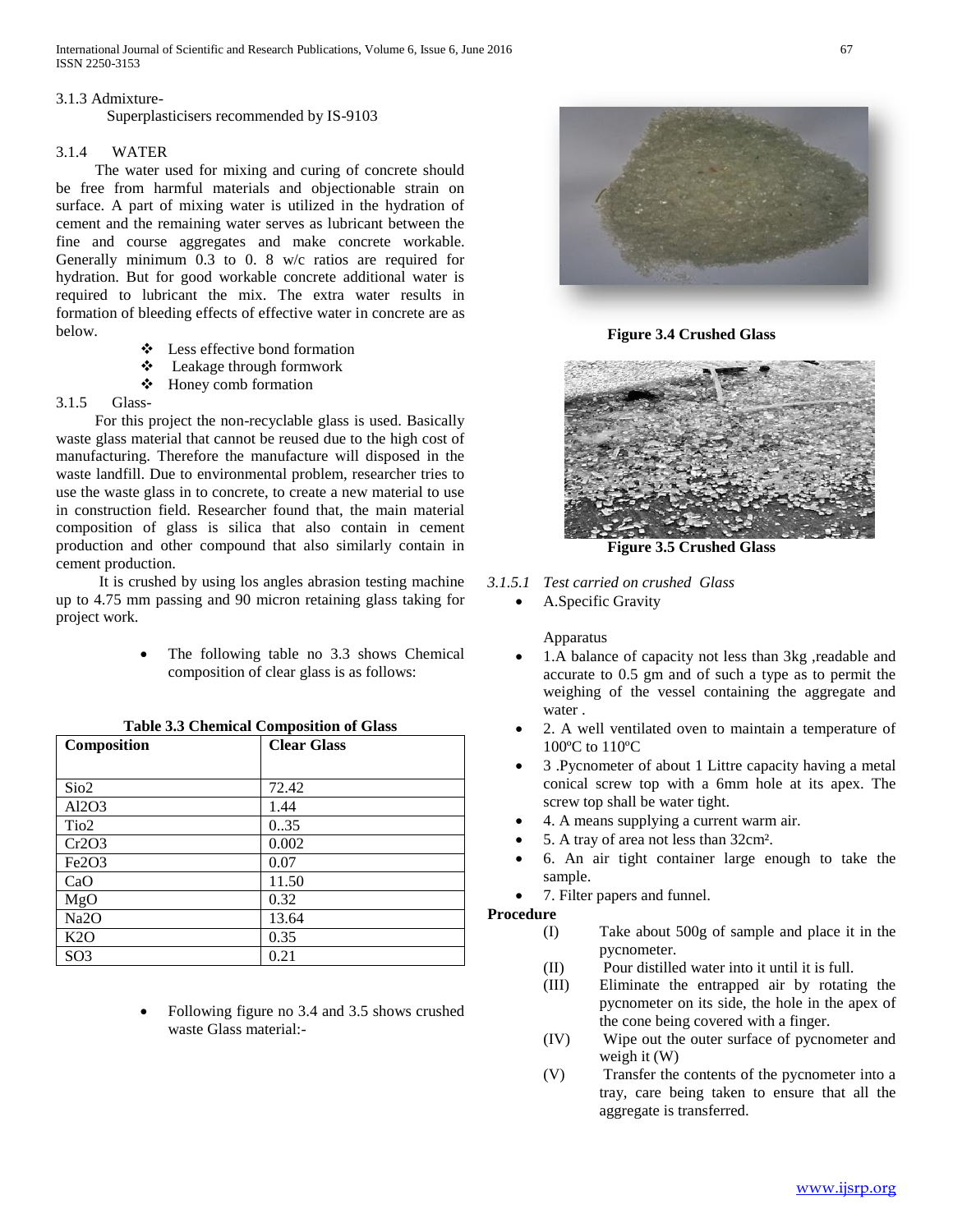- (VI) Refill the pycnometer with distilled water to the same level.
- (VII) Find out the weight (W1)
- (VIII) Drink water from the sample through a filter paper.
- (IX) Place the sample in oven in a tray at a temperature of  $100^{\circ}$ C to  $110^{\circ}$  C for  $24 \pm 0.5$ hours, during which period, it is stirred occasionally to facilitate drying.
- $(X)$  Cool the sample and weigh it  $(W2)$ .

The following table shows Specific gravity test Observation-

| Density bottle number                            | 1    | $\mathfrak{D}$ | $\mathcal{R}$ |
|--------------------------------------------------|------|----------------|---------------|
| Mass of empty bottle $W_1$ gm                    | 680  | 702            | 685           |
| Mass of bottle $+$ crushed                       | 780  | 802            | 785           |
| glass $W_2$ gm                                   |      |                |               |
| Mass of bottle $+$ crushed                       | 1538 | 1650           | 1590          |
| glass + water $W_3$ gm                           |      |                |               |
| Mass of bottle full of water                     | 1480 | 1590           | 1535          |
| $W_4$ gm                                         |      |                |               |
| Mass of soil $(W_2-W_1)$ gm                      | 100  | 100            | 100           |
| Mass of water in full bottle                     | 800  | 888            | 850           |
| $(W_4-W_1)$ gm                                   |      |                |               |
| Mass of water used $(W_3 -$                      | 758  | 848            | 805           |
| $W_2$ ) gm                                       |      |                |               |
| Volume of soil particle $(W_4)$                  | 42   | 40             | 45            |
| $-W_1$ ) – (W <sub>3</sub> - W <sub>2</sub> ) gm |      |                |               |
| Average specific gravity                         | 2.36 |                |               |

## **Table 3.4 Specific Gravity Test**

# $\bullet$

# **Calculation:-**

 $(W_2 - W_1)$  $G =$  ------- $(W_4-W_1)-(W_3-W_2)$  $= 2.36$ 

# **Result:-**

Specific gravity of fine aggregate  $= 2.36$ 

### 3.1.6 Moulds –

 The rubber mould are used for casting paving block of Type C: Paver blocks having all faces curved or corrugated, which key into each other along all the vertical faces when paved in any pattern. They were made in such a manner as to facilitate the removal of the moulded specimen without damage.

> Following figure 3.6 shows C- type rubber mould :-



**Figure 3.6 C-Type Rubber Mould.**

 Metal moulds are used for casting of concrete cube, preferably steel or cast iron of size 15 cm x 15 cm x 15 cm were used for practical analysis. They were made in such a manner as to facilitate the removal of the moulded specimen without damage. The joints between the sections of the mould are thinly coated with mould oil and a similar coating of mould oil is applied between the contact surface of the bottom of the mould and the base plate in order to ensure easy removal of specimen from mould. The mould nuts and bolts were tightened so that no water escapes during the filling.

Following figure 3.7 shows concrete cube mould:-



**Figure 3.7 Concrete Cube Mould**

# 3.1.7 Weighing **–**

 The proportions or the materials are taken by weight or by volume. The procedure we adopted was by weighting of the material this is more accurate method than volumetric method hence we preferred this method.

### 3.1.8 Mixing-

 After taking weights of all the ingredients there was the next procedure of mixing. First take the coarse aggregate than fine aggregate sand and then cement with fly ash in hump manner. Then first mixing was carried out in dry mixing for 3 times. Then again the material hump was created. Then small pond was created and the calculated quantity or specified water was poured in the pond. Then the materials was wet mixed from out to in. The wet mixing was carried for 3 times. The mixing was done manually. To get good result the mixing can be done by small mechanical mixes.

## 3.1.9. Compacting-

 Compacting of concrete was done after placing the mixed concrete in the mould of 15 cm x 15 cm x 15 cm as well as paving rubber mould. The compaction was carried out manually with tamping steel rods and vibrating concrete externally. The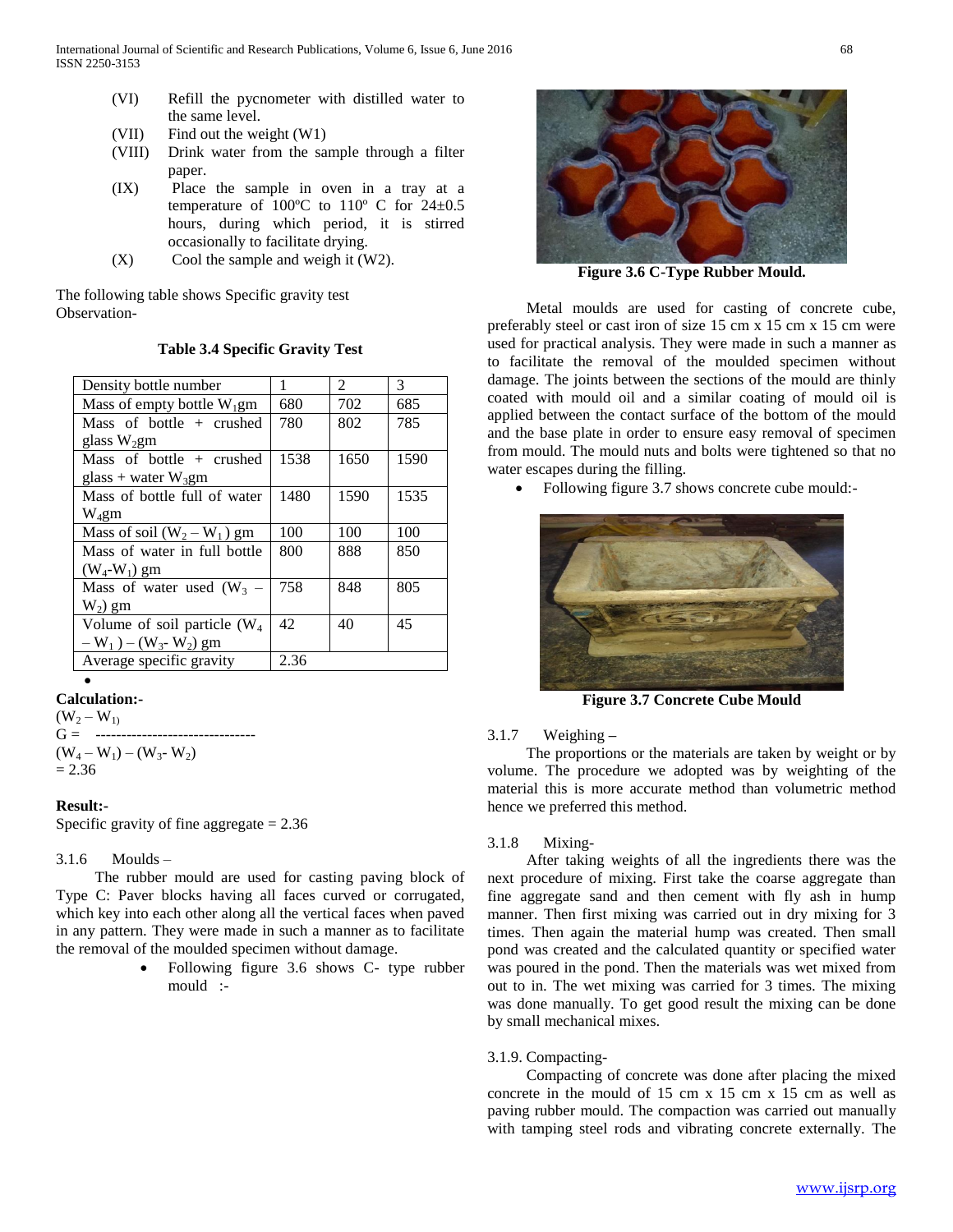concrete was filled in 3 layers. Each layer was tamped 25 times for cube casting and for the paving blocks 10 mm thickness of doramite and colour mixture after that concrete mixture. The filling of concrete in mould was done in such a way that the materials were equally distributed in the mould. The compaction by tamping rod for was done vertically for cube and table vibrator for paving block. The compaction must be carried very carefully so that no voids are left and concrete becomes denser.

# 3.2 CURING OF PAVING BLOCK AND CONCRETE CUBES-

 Curing is the process in which the concrete is protected from loss of moisture and kept within a reasonable temperature range. This process results in concrete with increased strength and decreased permeability. Curing is also a key player in mitigating cracks. Traditionally, quality of concrete in construction works is calculated in terms of its 28 days compressive strength. . If after 28 days, the quality of concrete is found to be dubious, it would have considerably hardened by that time and also might have been buried by subsequent construction.

 For paving blocks Air curing is used. Because of The necessity for curing arises from the fact that hydration of cement can take place only in water-filled capillaries. This is why loss water must be prevented. Furthermore, water lost internally by self-dedication has to be replaced by water from outside Thus, for complete and proper strength developments, the loss of water in concrete from evaporation should be prevented, and the water consumed in hydration should be replenished. This the concrete continues gaining strength with time provided sufficient moisture is available for the hydration of cement which can be assured only by creation of favorable conditions of temperature and humidity. This process of creation of an environment during a relatively short period immediately after the placing and compaction of the concrete, favorable to the setting and the hardening of concrete is termed curing (The paving blocks are kept under shadow for curing. The curing is done for 7 and 28 days.

Following figure 3.14 shows Air curing of paving block :



**Figure: 3.14 Curing Of Paving Block**

 For paving blocks & concrete cubes of size 0.15X0.15X0.15 m Air curing method is used. The paving blocks and concrete cubes are kept under shadow for curing. The curing is done for 7 and 28 days. In case of dry-air curing, the specimens were weighed and exposed to dry air.

3.3 TESTING OF PAVING BLOCKS-

 The number of paving blocks tested is given in Table shows 3.3

| Property                | Reference<br>Clause<br>No. | Testing<br>method | Number<br>of paver<br>blocks<br>for each<br>test |
|-------------------------|----------------------------|-------------------|--------------------------------------------------|
| Compressive<br>strength | 6.2.5                      | Annex             |                                                  |
| Flexural<br>strength    | 6.3.2                      | Annex F           |                                                  |

#### **Table 2.6 Samples tested as per IS: 15658:2006**

Compressive Strength:-

 Paving block were tested for compressive strength. Compressive strength of paver blocks shall be specified in terms of 28 days compressive strength. The average 28 days compressive strength of paver blocks shall meet the specific requirement. Compression testing machine was used for the testing of paving blocks.

> Following Table no. 3.7 shows Compressive Testing for Result for Ordinary Paving Block respectively :-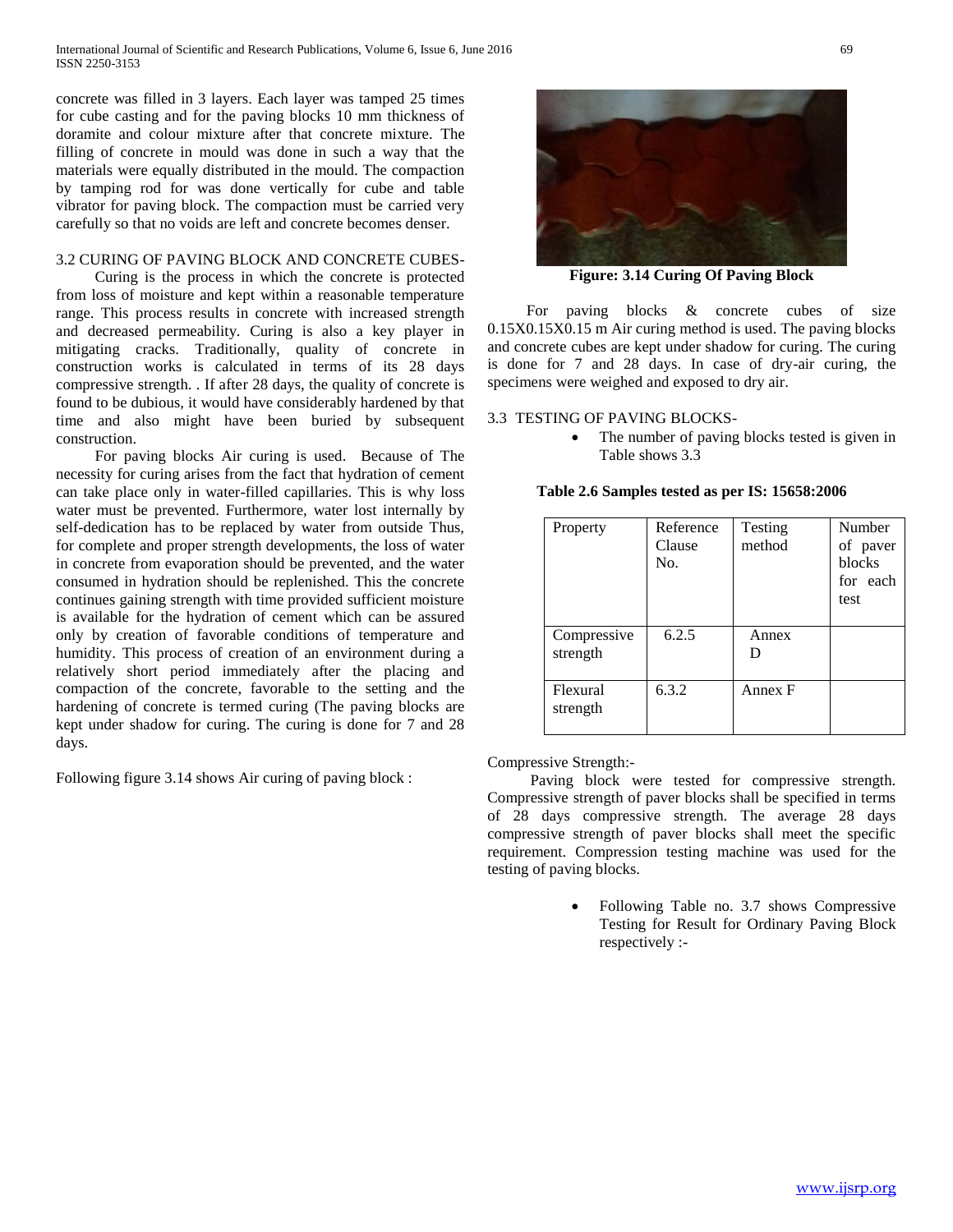| <b>PERIOD</b><br>$\bullet$ | <b>LOAD</b><br>$\bullet$<br>(TN) | LOAD(N)<br>$\bullet$              | <b>COMPRESSIVE</b><br>$\bullet$<br><b>STRENGTH</b><br>(N/MM <sup>2</sup> ) | AVG.<br>$\bullet$<br><b>COMPRESSIVE</b><br>STRENGTH(N/<br>$MM^2$ |
|----------------------------|----------------------------------|-----------------------------------|----------------------------------------------------------------------------|------------------------------------------------------------------|
| AT<br>$\bullet$            | 185                              | $1850X10^3$                       | 44.39                                                                      |                                                                  |
| $\bullet$                  | 180<br>$\bullet$                 | 1800X10 <sup>3</sup><br>$\bullet$ | 43.19                                                                      | 43.51                                                            |
| <b>DAYS</b><br>$\bullet$   | 179<br>٠                         | $1790X10^3$<br>$\bullet$          | 42.95                                                                      |                                                                  |
| AT<br>$\bullet$            | 246                              | $2460X10^3$<br>$\bullet$          | 59.04                                                                      |                                                                  |
| 28<br>$\bullet$            | 240<br>$\bullet$                 | $2400X10^3$<br>$\bullet$          | 57.60                                                                      | 58.40                                                            |
| <b>DAYS</b><br>$\bullet$   | 244                              | $2440X10^3$<br>٠                  | 58.56                                                                      |                                                                  |
|                            |                                  |                                   |                                                                            |                                                                  |

# **Table 3.7 Compressive Testing Result for Ordinary Paving Blocks**

Following Table no. 3.8,3.9 and 3.10 shows Compressive Testing for Result for 15%,30% and 45% replacement of glass Paving Block respectively :-

# **Table 3.8 Compressive Testing Result For 15% Replacement Paving Block**

| PE<br>$\bullet$<br>RI<br>$\Omega$<br>D | <b>LOA</b><br>$\bullet$<br>D<br>(TN)           | <b>LOAD</b><br>$\bullet$<br>(N) | <b>COMPR</b><br>$\bullet$<br><b>ESSIVE</b><br><b>STREN</b><br><b>GTH</b><br>(N/MM <sup>2</sup> ) | AVG.<br>$\bullet$<br><b>COMPRESSIVE</b><br>STRENGTH(N/<br>$MM^2$ |
|----------------------------------------|------------------------------------------------|---------------------------------|--------------------------------------------------------------------------------------------------|------------------------------------------------------------------|
| A<br>$\bullet$<br>T                    | 223<br>$\bullet$                               | $\bullet$<br>2230X10<br>3       | 53.51<br>$\bullet$                                                                               | $\bullet$                                                        |
| 7                                      | 232<br>$\bullet$                               | 2320X10<br>$\bullet$<br>3       | 55.67<br>$\bullet$                                                                               | 54.55                                                            |
| D<br>$\bullet$<br>A<br>Y<br>S          | 227<br>$\bullet$                               | 2270X10<br>$\bullet$<br>3       | 54.47<br>$\bullet$                                                                               |                                                                  |
| A<br>$\bullet$<br>T                    | <b>OVE</b><br>$\bullet$<br>$\mathsf{R}$<br>300 | 3000X10<br>$\bullet$<br>3       | 71.99<br>$\bullet$                                                                               | $\bullet$                                                        |
| 28                                     | <b>OVER 300</b>                                | 3000X10 <sup>3</sup>            | 71.99<br>$\bullet$                                                                               | 71.99                                                            |
| D<br>$\bullet$<br>A<br>Y<br>S          | <b>OVE</b><br>$\bullet$<br>$\mathbf R$<br>300  | 3000X10<br>3                    | 71.99<br>$\bullet$                                                                               |                                                                  |

**Table 3.9 Compressive Testing Result For 30% Replacement Paving Blocks**

| PE<br>$\bullet$<br>RI<br>O<br>D | <b>LOA</b><br>$\bullet$<br>D<br>(TN) | <b>LOAD</b><br>$\bullet$<br>(N) | <b>COMPR</b><br>$\bullet$<br><b>ESSIVE</b><br><b>STREN</b><br><b>GTH</b><br>(N/MM <sup>2</sup> ) | AVG.<br>$\bullet$<br><b>COMPRESSIVE</b><br>STRENGTH(N/<br>$MM^2$ |
|---------------------------------|--------------------------------------|---------------------------------|--------------------------------------------------------------------------------------------------|------------------------------------------------------------------|
| A<br>$\bullet$<br>T             | 248                                  | ٠<br>2480X10<br>3               | 59.51<br>$\bullet$                                                                               |                                                                  |
| 7                               | 242<br>$\bullet$                     | 2420X10<br>$\bullet$<br>3       | 58.07<br>$\bullet$                                                                               | 58.31                                                            |
| D<br>$\bullet$<br>A<br>Y<br>S   | 239<br>$\bullet$                     | 2390X10<br>$\bullet$<br>3       | 57.35<br>$\bullet$                                                                               |                                                                  |
| A<br>$\bullet$<br>T             | <b>OVE</b><br>$\bullet$<br>R         | 3000X10<br>$\bullet$<br>3       | 71.99<br>$\bullet$                                                                               | $\bullet$                                                        |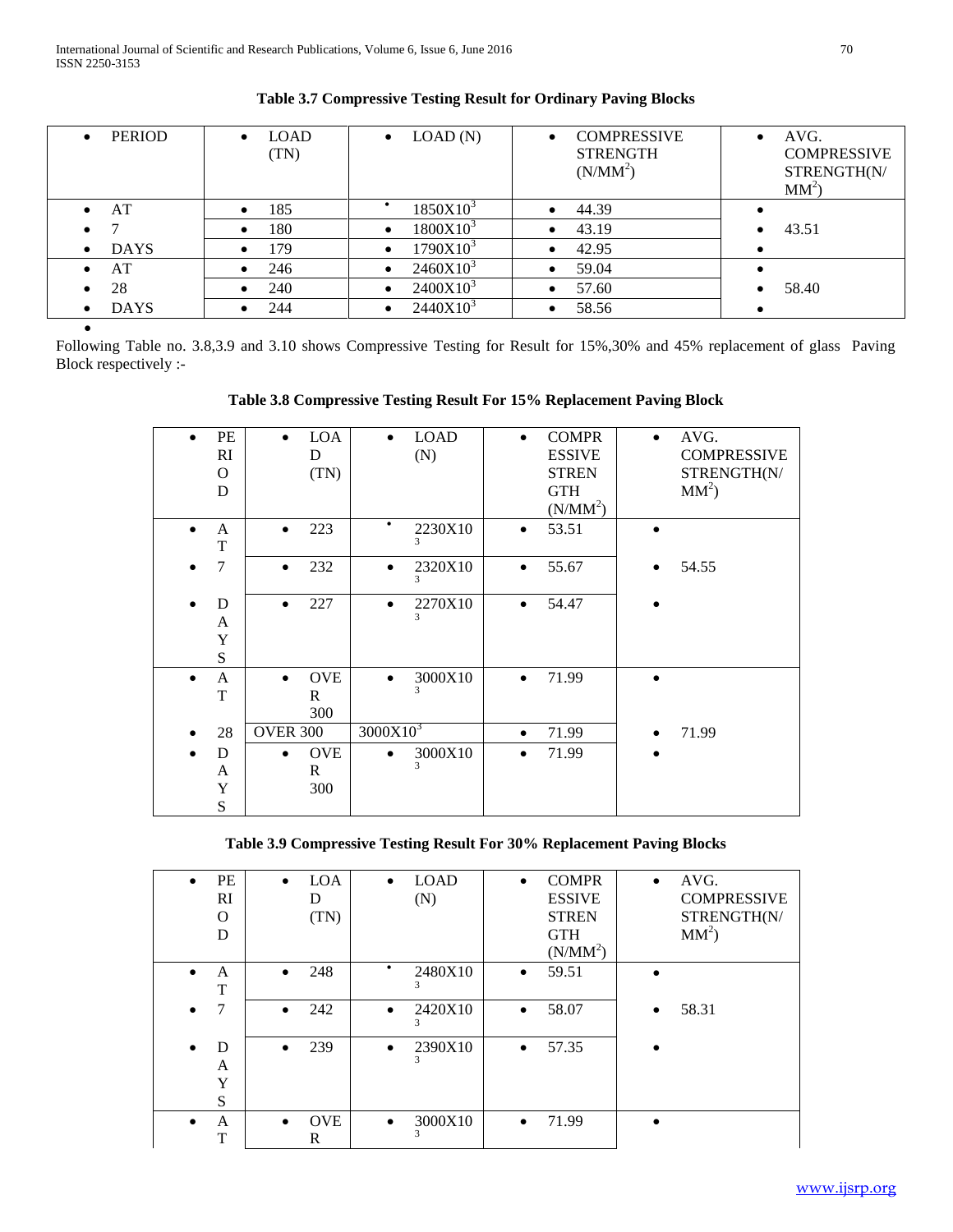|                 | 300             |                      |            |       |
|-----------------|-----------------|----------------------|------------|-------|
| 28<br>$\bullet$ | <b>OVER 300</b> | 3000X10 <sup>3</sup> | 71.99<br>٠ | 71.99 |
| D<br>٠          | <b>OVE</b><br>٠ | 3000X10<br>٠         | 71.99      |       |
| A               |                 |                      |            |       |
| ۲Z              | 300             |                      |            |       |
| ມ               |                 |                      |            |       |

# **Table 3.10 Compressive Testing Results For 45% Replacement Paving Blocks**

| $\bullet$ | $\bullet$ | PE<br>RI<br>$\Omega$<br>D  | <b>LOA</b><br>$\bullet$<br>D<br>(TN)           | <b>LOAD</b><br>$\bullet$<br>(N) | <b>COMPR</b><br>$\bullet$<br><b>ESSIVE</b><br><b>STREN</b><br><b>GTH</b><br>(N/MM <sup>2</sup> ) | AVG.<br>$\bullet$<br><b>COMPRESSIVE</b><br>STRENGTH(N/<br>$MM^2$ |
|-----------|-----------|----------------------------|------------------------------------------------|---------------------------------|--------------------------------------------------------------------------------------------------|------------------------------------------------------------------|
|           |           | A<br>T                     | 227<br>$\bullet$                               | $\bullet$<br>2270X10<br>3       | 54.57<br>$\bullet$                                                                               |                                                                  |
|           |           | 7                          | 217<br>$\bullet$                               | 2170X10<br>$\bullet$<br>3       | 52.07                                                                                            | 53.99                                                            |
|           |           | D<br>A<br>Y<br>S           | 231<br>$\bullet$                               | 2310X10<br>$\bullet$<br>3       | 55.43<br>$\bullet$                                                                               |                                                                  |
|           | $\bullet$ | A<br>$\mathbf T$           | <b>OVE</b><br>$\bullet$<br>$\mathbf{R}$<br>300 | 3000X10<br>$\bullet$<br>3       | 71.99<br>$\bullet$                                                                               | $\bullet$                                                        |
|           |           | 28                         | <b>OVER 300</b>                                | 3000X10 <sup>3</sup>            | 71.99<br>$\bullet$                                                                               | 71.99                                                            |
|           |           | D<br>A<br>Y<br>$\mathbf S$ | <b>OVE</b><br>$\bullet$<br>R<br>300            | 3000X10<br>$\bullet$<br>3       | 71.99                                                                                            |                                                                  |

Following figure 3.15 shows Compression Testing on paving block:-



**Figure: 3.15 Compressions Testing On Paving Block**

Following figure 3.16 shows graph compressive strength v/s method of casting paving block :-

 $\bullet$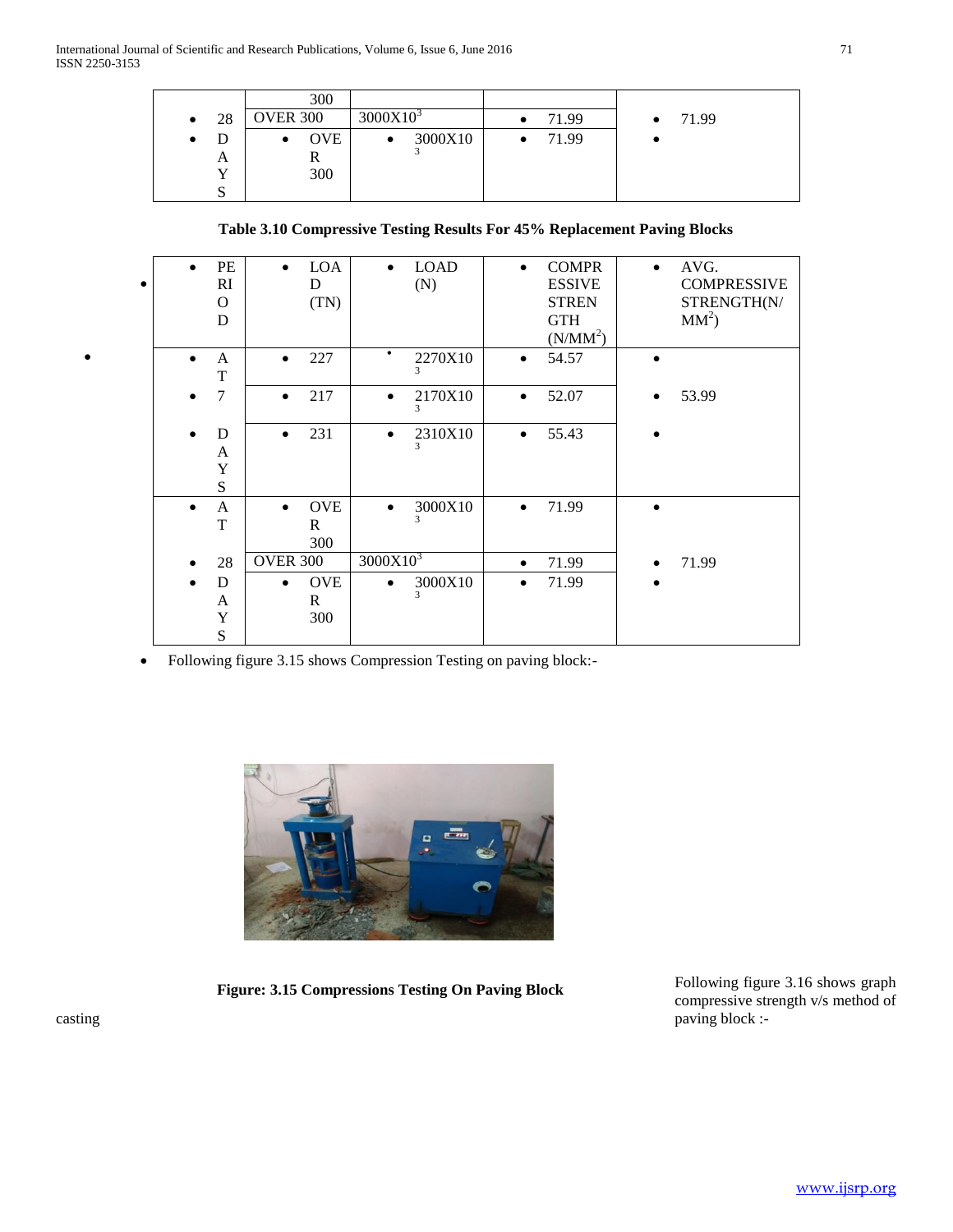

**Figure: 3.16 Compressive strength vs % of glass replacement**

*Compressive strength on concrete cubes-*

 Following Table no. 3.11 shows Compressive Testing for Result for Ordinary Concrete Block respectively :-Table 3.11 Compression test on concrete cubes (Ordinary)

| $\bullet$ |           | PE<br>RI<br>$\Omega$<br>D | $\bullet$ | <b>LOA</b><br>D<br>(TN) | <b>LOAD</b><br>(N)            | <b>COMPR</b><br>$\bullet$<br><b>ESSIVE</b><br><b>STREN</b><br><b>GTH</b><br>(Mpa) | $\bullet$ | AVG.<br><b>COMPRESSIVE</b><br>STRENGTH(Mp<br>a) |
|-----------|-----------|---------------------------|-----------|-------------------------|-------------------------------|-----------------------------------------------------------------------------------|-----------|-------------------------------------------------|
|           |           | A<br>T                    | $\bullet$ | 43.9                    | ٠<br>439.0X1<br>$0^3$         | 19.51<br>$\bullet$                                                                |           |                                                 |
|           |           | 7                         | $\bullet$ | 43.0                    | 430.0X1<br>$\bullet$<br>$0^3$ | 19.11<br>$\bullet$                                                                | $\bullet$ | 19.50                                           |
|           |           | D<br>A<br>Y<br>S          | $\bullet$ | 44.7                    | 447.0X1<br>$0^3$              | 19.87<br>٠                                                                        |           |                                                 |
|           | $\bullet$ | A<br>T                    | $\bullet$ | 73.5                    | 735.0X1<br>$\bullet$<br>$0^3$ | 32.67<br>$\bullet$                                                                | $\bullet$ |                                                 |
|           |           | 28                        | 71.8      |                         | $718X10^3$                    | 31.91<br>٠                                                                        | $\bullet$ | 32.55                                           |
|           | $\bullet$ | D<br>A<br>Y<br>S          | $\bullet$ | 74.4                    | $744X10^3$<br>$\bullet$       | 33.06<br>$\bullet$                                                                | $\bullet$ |                                                 |

 Following Table no. 3.12,3.13 and 3.14 shows Compressive Testing for Result for 15%,30% and 45% replacement of glass Concrete Block respectively :-

 Following Table no. 3.12,3.13 and 3.14 shows Compressive Testing for Result for 15%,30% and 45% replacement of glass Concrete Block respectively :-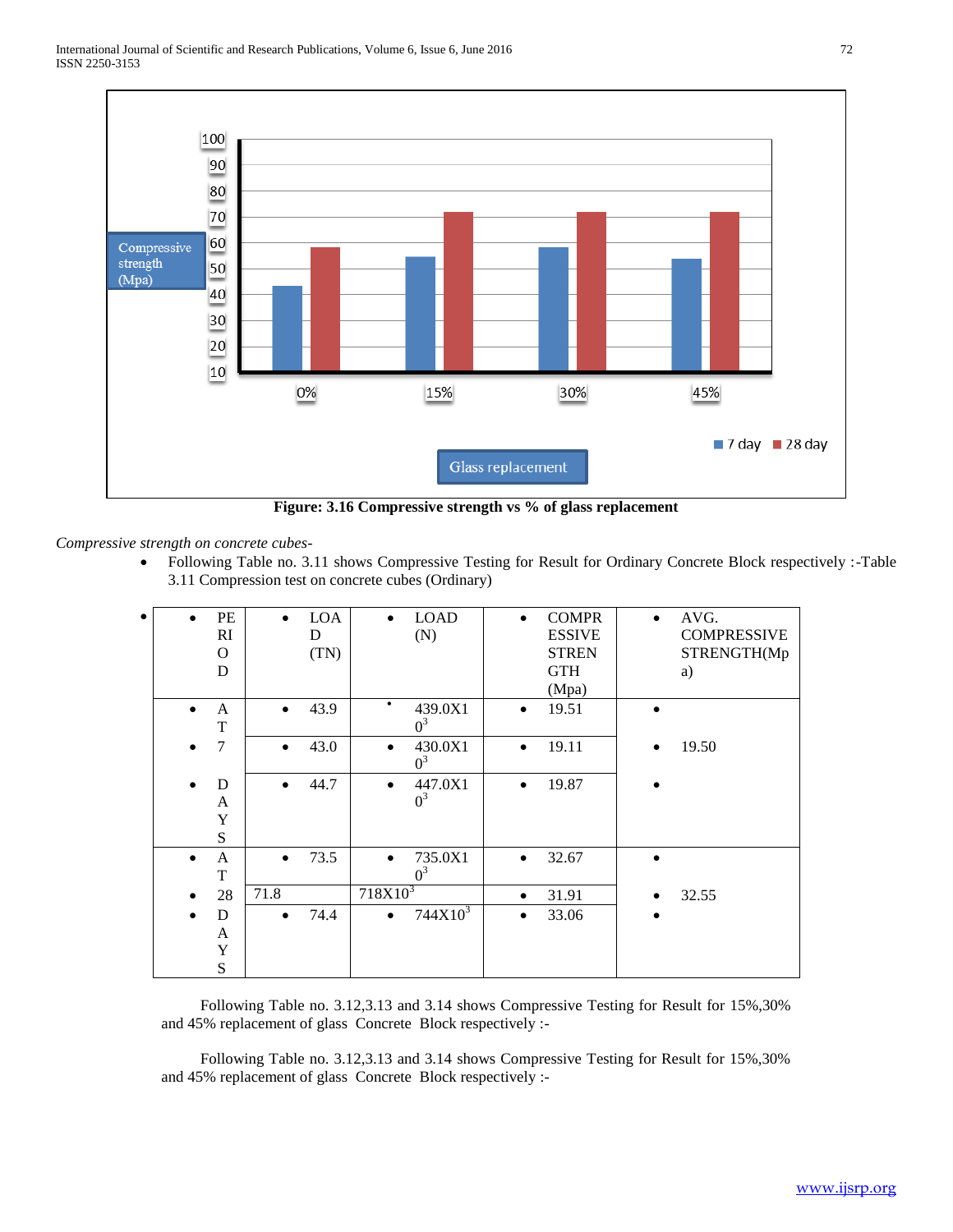| <b>PERIOD</b><br>$\bullet$ | <b>LOAD</b><br>$\bullet$<br>(TN) | LOAD(N)<br>$\bullet$             | <b>COMPRESSIVE</b><br>STRENGTH (Mpa) | AVG.<br>$\bullet$<br><b>COMPRESSIVE</b><br>STRENGTH(Mp<br>a) |
|----------------------------|----------------------------------|----------------------------------|--------------------------------------|--------------------------------------------------------------|
| AT<br>$\bullet$            | 45.5<br>$\bullet$                | $455X10^{3}$                     | 20.22                                |                                                              |
| $\bullet$                  | 46.1                             | $461X10^{3}$                     | 20.48                                | 20.63                                                        |
| <b>DAYS</b><br>$\bullet$   | 47.7<br>$\bullet$                | $477X10^{3}$<br>٠                | 21.20                                |                                                              |
| AT<br>$\bullet$            | 76.1<br>$\bullet$                | 761X10 <sup>3</sup><br>٠         | 33.82                                |                                                              |
| 28                         | 76.9                             | 769X10 <sup>3</sup>              | 34.17                                | 34.46                                                        |
| <b>DAYS</b><br>$\bullet$   | 79.7<br>$\bullet$                | 797X10 <sup>3</sup><br>$\bullet$ | 35.38                                |                                                              |

# **Table3.12Compression test on concrete cubes (15 % replacement)**

# **Table 3.13 Compression test on concrete cubes (30 % replacement)**

| PE<br>RI<br>$\Omega$<br>D             | <b>LOAD</b><br>$\bullet$<br>(TN) | <b>LOAD</b><br>(N)                      | <b>COMPR</b><br>$\bullet$<br><b>ESSIVE</b><br><b>STREN</b><br><b>GTH</b><br>(Mpa) | AVG.<br>$\bullet$<br><b>COMPRESSIVE</b><br>STRENGTH(Mp<br>a) |
|---------------------------------------|----------------------------------|-----------------------------------------|-----------------------------------------------------------------------------------|--------------------------------------------------------------|
| $\mathbf{A}$<br>$\bullet$<br>T        | ٠<br>48.307                      | ٠<br>483.07X<br>10 <sup>3</sup>         | 21.47<br>$\bullet$                                                                |                                                              |
| 7                                     | 47.490<br>$\bullet$              | 474.90X<br>$\bullet$<br>10 <sup>3</sup> | 21.11<br>$\bullet$                                                                | 21.86<br>$\bullet$                                           |
| D<br>A<br>Y<br>S                      | 46.9<br>$\bullet$                | $469X10^{3}$<br>٠                       | 20.87<br>$\bullet$                                                                |                                                              |
| A<br>$\bullet$<br>T                   | 80.257<br>$\bullet$              | 802.57X<br>$\bullet$<br>10 <sup>3</sup> | 35.67<br>$\bullet$                                                                | $\bullet$                                                    |
| 28                                    | 78.6                             | $786X10^3$                              | 34.91<br>$\bullet$                                                                | 35.27                                                        |
| D<br>$\bullet$<br>A<br>Y<br>${\bf S}$ | 78.9<br>$\bullet$                | $789X10^3$<br>$\bullet$                 | 35.06<br>$\bullet$                                                                | $\bullet$                                                    |

# **Table3.14Compression test on concrete cubes (45 % replacement)**

| PE<br>$\bullet$<br>RI<br>$\Omega$<br>D | <b>LOAD</b><br>$\bullet$<br>(TN) | <b>LOAD</b><br>$\bullet$<br>(N) | <b>COMPR</b><br>$\bullet$<br><b>ESSIVE</b><br><b>STREN</b><br><b>GTH</b><br>(Mpa) | AVG.<br>$\bullet$<br><b>COMPRESSIVE</b><br>STRENGTH(Mp<br>a) |
|----------------------------------------|----------------------------------|---------------------------------|-----------------------------------------------------------------------------------|--------------------------------------------------------------|
| $\mathbf{A}$<br>T                      | $\bullet$<br>43.9                | $439X10^{3}$<br>$\bullet$       | 19.51<br>$\bullet$                                                                |                                                              |
| 7                                      | 42.7<br>$\bullet$                | $427X10^3$<br>٠                 | 18.97<br>$\bullet$                                                                | 19.64<br>$\bullet$                                           |
| D<br>$\bullet$                         | 46.0<br>$\bullet$                | $460X10^{3}$<br>$\bullet$       | 20.44<br>$\bullet$                                                                | $\bullet$                                                    |
| A                                      |                                  |                                 |                                                                                   |                                                              |
| Y<br>S                                 |                                  |                                 |                                                                                   |                                                              |
| A<br>$\bullet$                         | 73.6<br>$\bullet$                | $736X10^3$<br>$\bullet$         | 32.67<br>$\bullet$                                                                | $\bullet$                                                    |
| T                                      |                                  |                                 |                                                                                   |                                                              |
| 28                                     | 75.7                             | $757X10^3$                      | 33.60<br>$\bullet$                                                                | 33.11<br>$\bullet$                                           |
| D<br>$\bullet$                         | 74.4<br>$\bullet$                | $744X10^3$<br>٠                 | 33.06<br>$\bullet$                                                                | $\bullet$                                                    |
| A                                      |                                  |                                 |                                                                                   |                                                              |
| Y                                      |                                  |                                 |                                                                                   |                                                              |
| ${\bf S}$                              |                                  |                                 |                                                                                   |                                                              |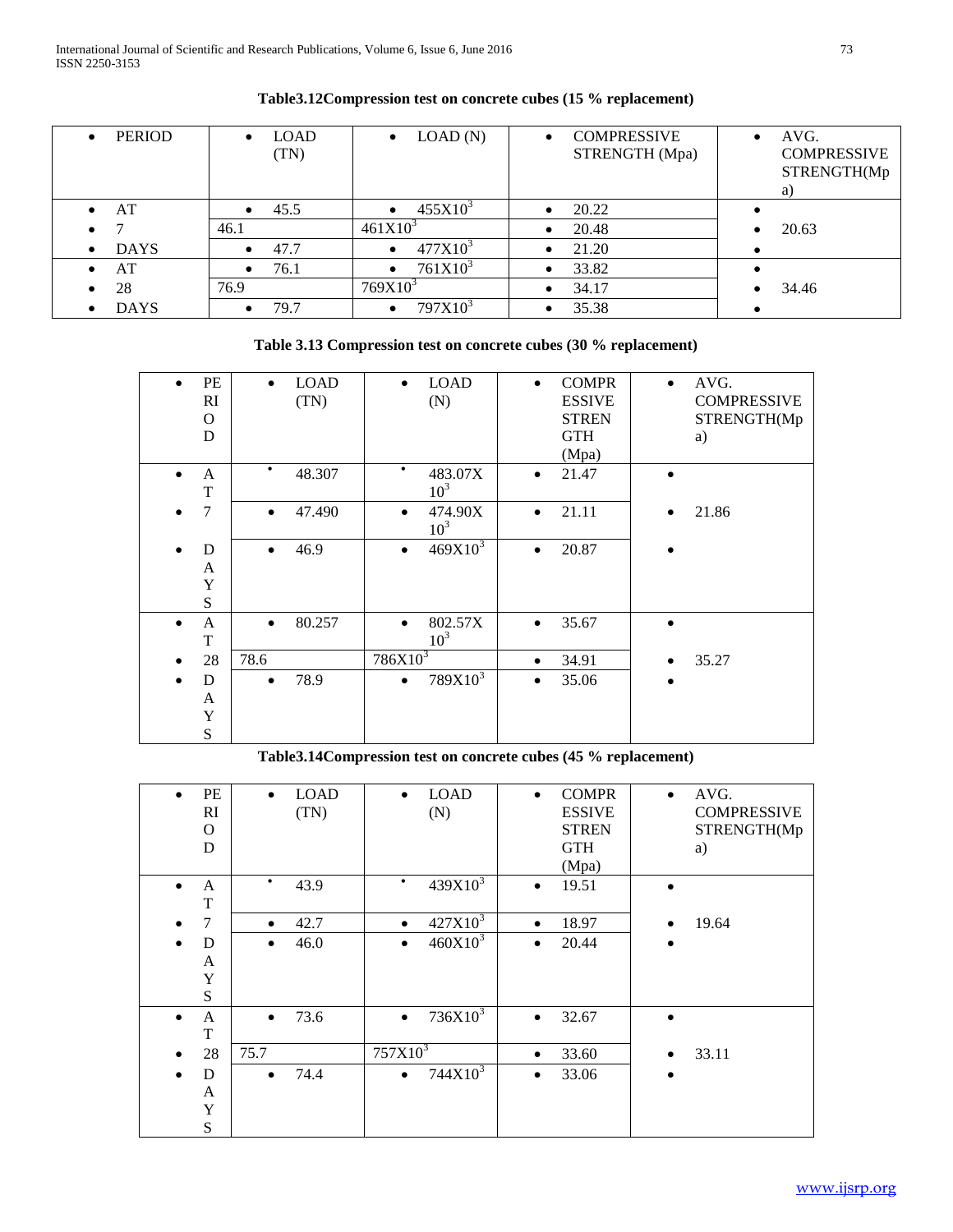

Followig figure 3.17 shows compressive strength v/s method of casting cube :-

FlexureTest:-

• The flexural strength of the paving block shall be calculated as follows;

 $Fb = 3Pl/2bd2$ 

Following Table no. 3.15 Shows Flexure Test Result for Ordinary Paving Block respectively :-

| <b>PERIOD</b><br>$\bullet$ | <b>LOAD</b><br>$\bullet$<br>(KN) | LOAD(N)<br>$\bullet$               | <b>COMPRESSIVE</b><br><b>STRENGTH</b><br>(N/MM <sup>2</sup> ) | AVG.<br>$\bullet$<br><b>COMPRESSIVE</b><br>STRENGTH(N/<br>$MM^2$ |
|----------------------------|----------------------------------|------------------------------------|---------------------------------------------------------------|------------------------------------------------------------------|
| AT<br>$\bullet$            | 8.152<br>$\bullet$               | 8.152X10 <sup>3</sup>              | 2.36                                                          |                                                                  |
| $\bullet$                  | 7.958<br>$\bullet$               | 7.958X10 <sup>3</sup><br>$\bullet$ | 2.30                                                          | 2.38                                                             |
| <b>DAYS</b><br>$\bullet$   | 8.557<br>$\bullet$               | $8.557X10^{3}$<br>$\bullet$        | 2.48                                                          |                                                                  |
| AT                         | 9.532<br>$\bullet$               | 9.532X10 <sup>3</sup><br>$\bullet$ | 2.76                                                          |                                                                  |
| 28                         | 9.263<br>$\bullet$               | $9.263X10^{3}$<br>$\bullet$        | 2.68<br>$\bullet$                                             | 2.76                                                             |
| <b>DAYS</b>                | 9.897<br>$\bullet$               | $9.897X10^{3}$<br>$\bullet$        | 2.86                                                          |                                                                  |

# **Table 3.15 Flexure Test Result for Ordinary Paving Blocks**

Following Table no. 3.16 Shows Flexure Test Result for 15% Replacement of Paving Block respectively :-

# **Table 3.16 Flexure Testing Result for 15% Replacement of Paving Block**

| <b>PERIOD</b><br>$\bullet$ | <b>LOAD</b><br>$\bullet$<br>(TN) | LOAD(N)<br>$\bullet$       | <b>COMPRESSIVE</b><br>$\bullet$<br><b>STRENGTH</b><br>(N/MM <sup>2</sup> ) | AVG.<br><b>COMPRESSIVE</b><br>STRENGTH(N/<br>$MM^2$ |
|----------------------------|----------------------------------|----------------------------|----------------------------------------------------------------------------|-----------------------------------------------------|
| AT<br>$\bullet$            | 6.38<br>$\bullet$                | $6.38X10^{3}$              | 1.84<br>$\bullet$                                                          |                                                     |
| $\bullet$                  | 6.89<br>$\bullet$                | $6.89X10^{3}$<br>$\bullet$ | 1.99<br>$\bullet$                                                          | 1.96                                                |
| <b>DAYS</b><br>$\bullet$   | 7.11<br>$\bullet$                | 7.11X10 <sup>3</sup>       | 2.06                                                                       |                                                     |
| AT<br>$\bullet$            | 8.12<br>$\bullet$                | $8.12X10^{3}$<br>$\bullet$ | 2.35                                                                       |                                                     |
| 28<br>$\bullet$            | 8.45                             | $8.45X10^{3}$              | 2.45                                                                       | 2.40                                                |
| <b>DAYS</b><br>$\bullet$   | 8.27                             | $8.27X10^{3}$              | 2.39                                                                       |                                                     |
|                            |                                  |                            |                                                                            |                                                     |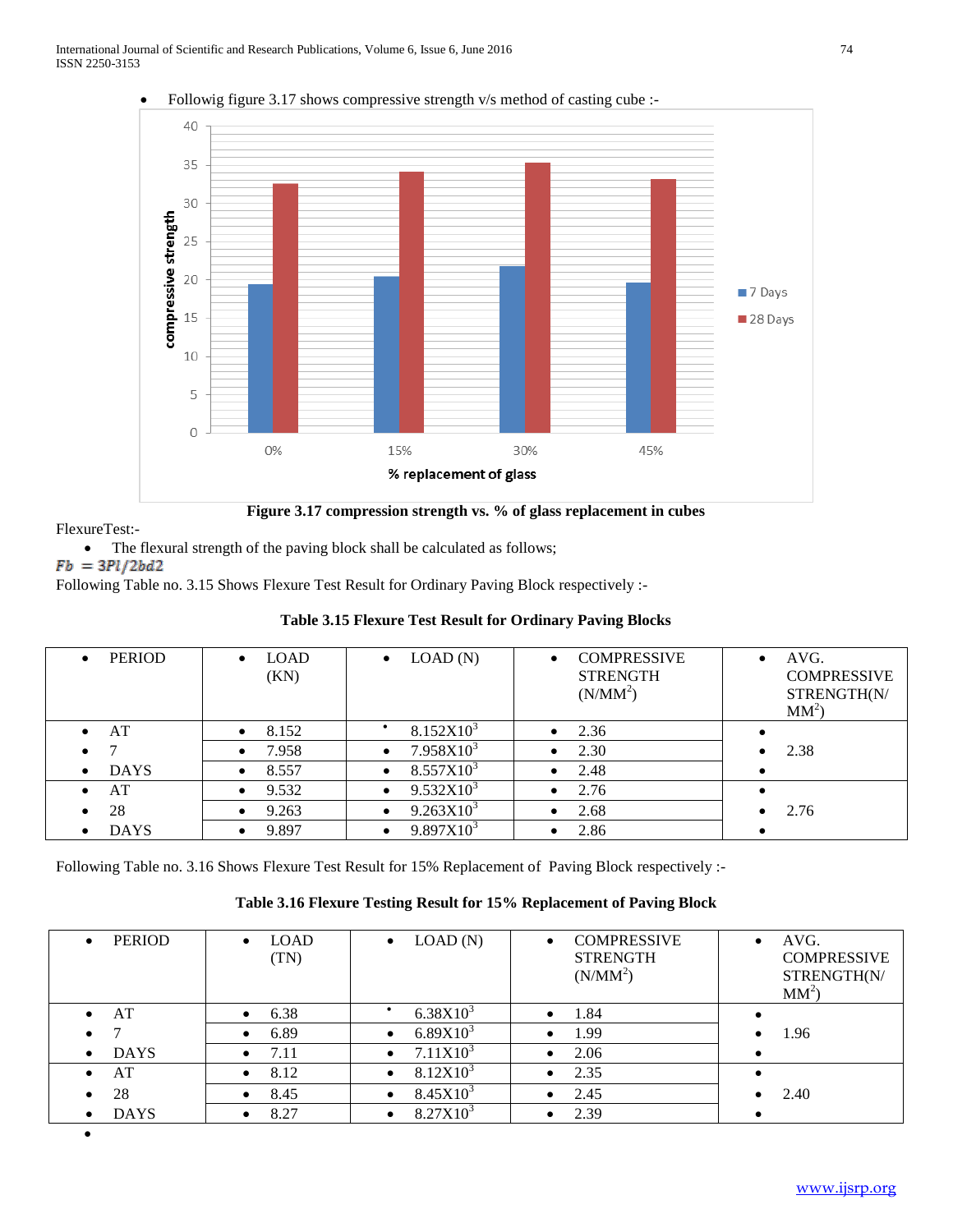Following figure 3.18 shows flexural Testing on paving block:-



**Figure 3.18 Flexural Testing on Paving Block.**

Following figure 3.19 shows paving block Before tseting:-



 **Figure 3.19 Paving block before flexure Testing**

Following figure 3.20 shows Paving Block After Testing:-



 **Figure 3.20 paving block after flexure testing**

### IV. RESULTS AND DISCUSSION

4.1 Result-

 To observe the effect on compressive strength of paver blocks and concrete cube of waste glass used as replacement with fine aggregate at 15, 30 and 45% of replacement in paver blocks as well as concrete cube of 15\* 15\* 15 cm were used. Paver blocks and concrete cube are cast without glass also and the waste glass replacement paving block are compared with the paver blocks made without replacement of glass (Ordinary paving block).The results of compression test and flexure test are obtained that are shown below.

Following Table no.4.1 shows result of compressive strength on paving block.

# **Table 4.1 Compressive strength on paving block**

|                                  | After 7 days (Mpa) | After 28 days $(Mpa)$ |
|----------------------------------|--------------------|-----------------------|
| Ordinary paving blocks           | 43.41              | 58.40                 |
| 15% glass replaced paving blocks | 54.55              | 71.99                 |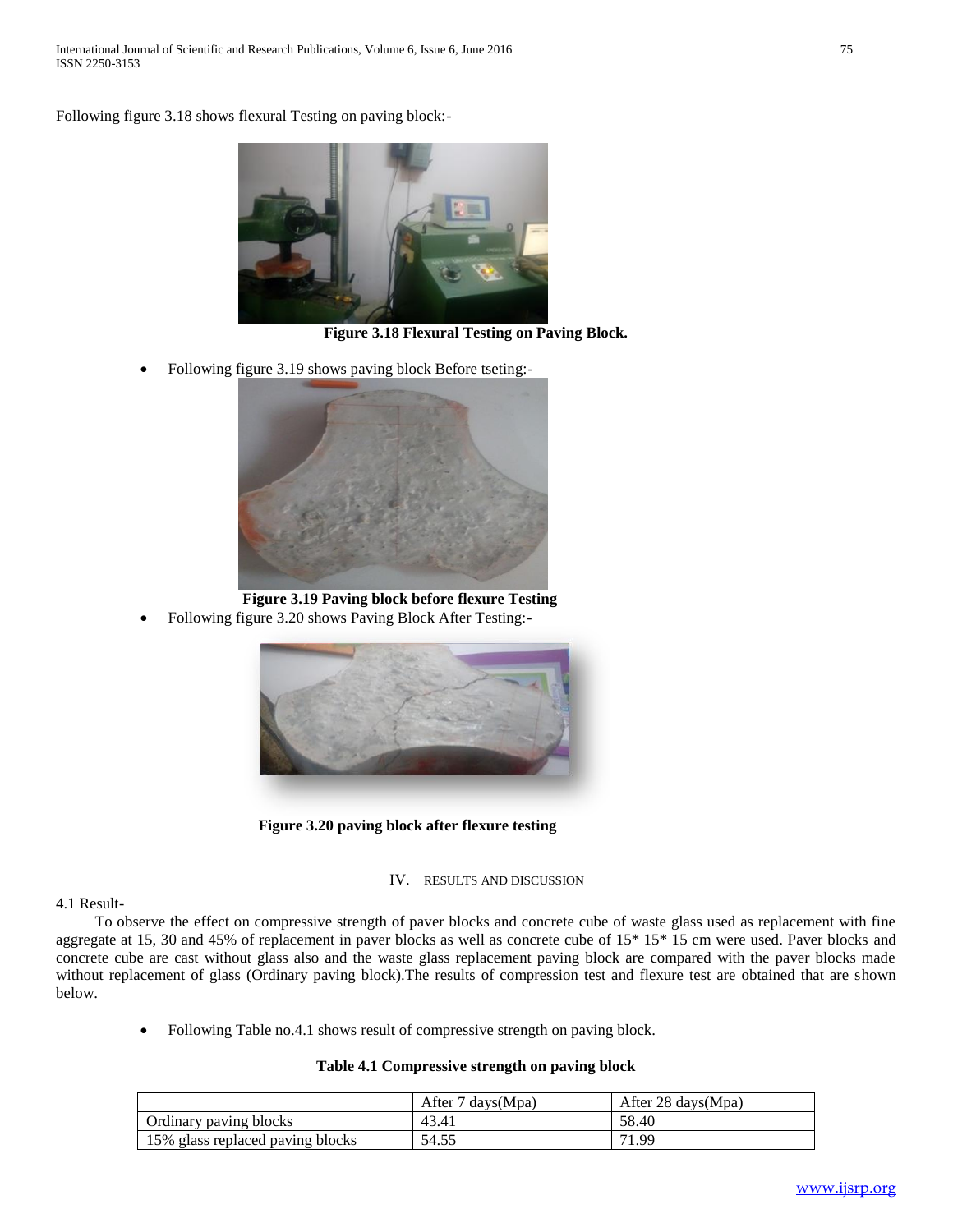| 30%<br>elass replaced paving blocks   | 58.31                              | <b>OC</b> |
|---------------------------------------|------------------------------------|-----------|
| 45%<br>. glass replaced paving blocks | -QC<br>$\epsilon$<br>JJ. <i>J.</i> | $\alpha$  |

Following Table no.4.2 shows result of compressive strength on concrete block:-

|                                  | After $7 \text{ days}(\text{Mpa})$ | After 28 days $(Mpa)$ |
|----------------------------------|------------------------------------|-----------------------|
| Ordinary paving blocks           | 19.50                              | 32.55                 |
| 15% glass replaced paving blocks | 20.46                              | 34.12                 |
| 30% glass replaced paving blocks | 21.86                              | 35.27                 |
| 45% glass replaced paving blocks | 19.64                              | 33.11                 |

#### **Table 4.2 Compressive strength on concrete block**

Following Table no.4.2 shows result of flexural strength on paving block:-

#### **Table 3.3 Flexural strength on paving block**

|                                  | After 7 days (Mpa) | After 28 days (Mpa) |
|----------------------------------|--------------------|---------------------|
| Ordinary paving blocks           | 2.38               |                     |
| 15% glass replaced paving blocks | . 96               | 2.40                |

### Following figure no.4.1 shows result of flexural strength on paving block:-



**Figure 4.1 Compressive strength vs % of glass replacement in cube**

 An analysis made on strenghth characteristic by conducting test on non-recyled glass concrete. The 7 days and 28 days compressive strength result of M30 grade concrete shown in table and analysis by graphically shown in chart.

 We replace waste glass as a fine aggregate in concrete with different percentage such as 15%, 30%, and 45%. The tests carried on the fine aggregate such as specific gravity,sieve analysis are also conducted on waste glass.

 We casted overall 36 paving blocks and 12 cubes . In that we cast normal blocks (Ordinary paving block and cube) of M30 grade concrete and compressive test conducted on paving block as well as concrete cube and the flexural test are conducted on only the paving block that after curing of 7 days and 28 days. By

replacing waste galss to fine aggregate in different percentage 15%, 30%,and 45% casting is done. After curing of 7 days and 28 days the compressive test and flexural test are conducted on that. By observing results of waste glass blocks that is concrete cube the srength of bolck is increases from 15% to 30% repalcement of glass and after 45% waste glass replacement and onwards the srength is decreases. Strength reduce because of internal voids of waste galss increases. We compairing strength of waste glass bolcks with normal blocks. Upto 15% and 30% is compaerly more than normal block but upto 45% srength is nearly same to normal block.So from above chart we got the optimized value as 30% repalcement of waste glass as well we